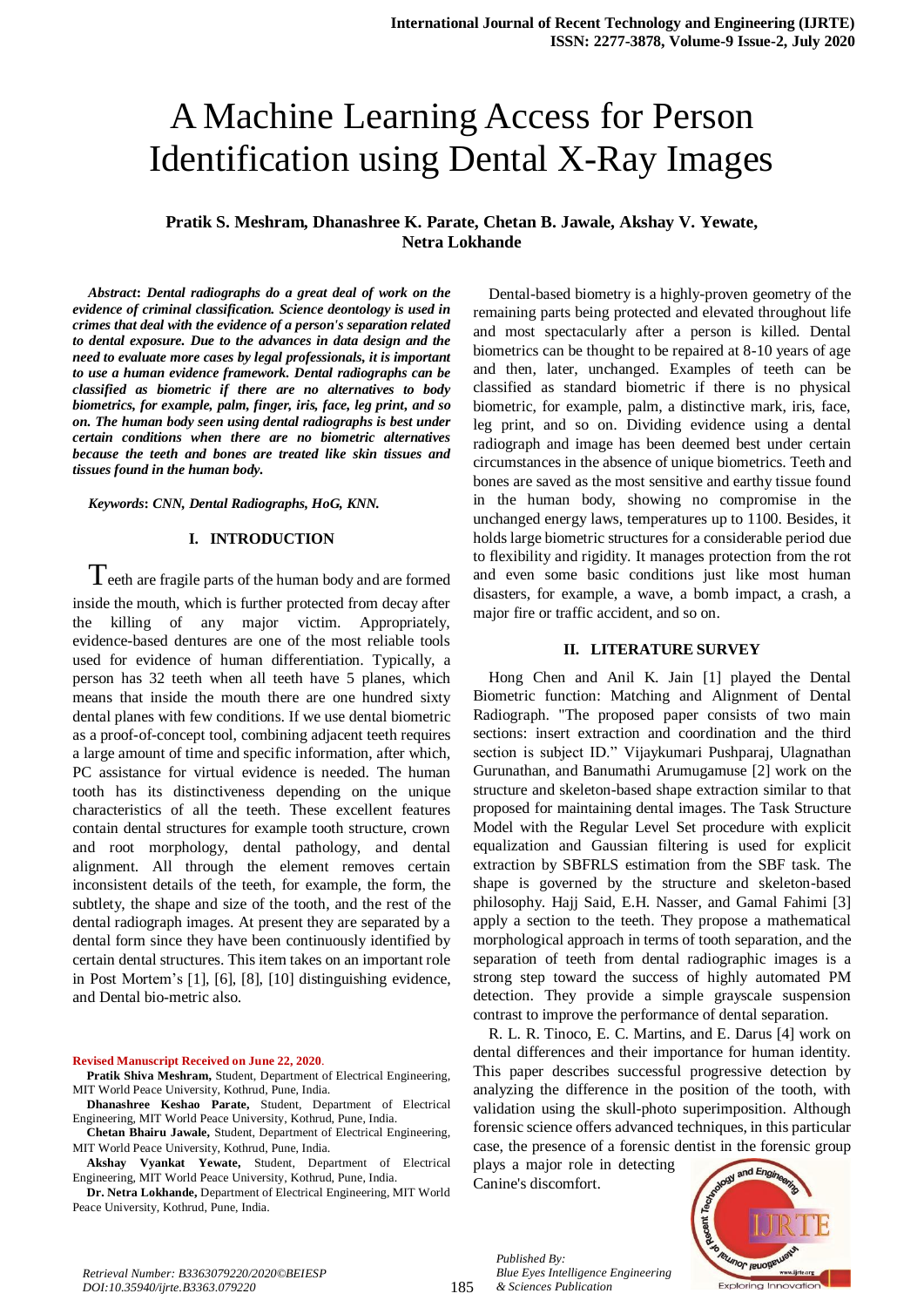AlUniarty, Anindita Szeeth Nugroho, Bilkis Amalia, and Agus Zanel [5] work on the contribution and number of ental radiographs for a programmed human identification system.

Currently, a customized human detection proofing framework based on dental radiographs has been developed, which consists of two principal steps. The main step is to enter a database containing dental radiographs. The next step is looking to retrieve different proof results by training in the database. The two stages highlight picture handling strategies, implantation techniques, and dental radiographs, and use a good measure of the number framework to create examples. Preprocessing is the main strategy for image correction and binarization, revealing single tooth return and extraction. Subsequently, they undertook a dental grouping strategy aimed at using a vector material system to double the teeth removed in molar or premolar. Since then, a numerical process has been realized in agreement with the molar and premolar design obtained from the previous procedure.

Surendra Ramteke, Rahul Patil, and Nilima Patil [6] started working on the "State of Art Automated Dental Identification System (ADIS)".This is a paper review of new mortgages after using dental records which means that the Automated Dental Information System (ADIS) can be used by the law to locate the wrong people and to see the victims of major disasters (e.g. earthquakes, tsunamis, aircraft, etc.) using dental X-ray's data. For PM identification, forensic deontologists rely heavily on dental radiographs, among other types of records (e.g., oral images, dental models, and CAT scanning) to match the morphology of unnamed dental implants to select those chosen by missing individuals. This paper presents new methods and techniques in which the Identification of post comparisons of post mortem images (PMs) with dental records of people of Antemortem (AM) population was lost to find related records.

Martin L. Tangel, Chastine Fatichah, Kaoru Hirota, and Fei Yan [7] performed dental filtering with a Basic Radiograph Based on the Impact of a Multiple Fuzzy Attribute. "This paper presented radiographical dental separation based on many interesting features, where all teeth alone are analyzed based on several factors such as location/circumference and width/height ratio. without the distinction of the theory (in the case of an uncertain object), which is why a direct and auxiliary result can be obtained because of its uncertain tooth-holding ability.

Anil K. Jain and Hong Chen [8] used dental X-ray imaging to identify a person to establish a victim identification process using image identification techniques and pattern recognition techniques. We described the post-mortem radiograph, examining the details of the antemortem radiographs to repeat the closest match with a superior overview of other noteworthy features. In this paper, they work with dental implants as a feature of similarity. The semi-automatic mining method used to report the problem of old tooth damage caused by poor image quality. The method presented includes three phases: radiographic segmentation, pixel segmentation, and contour segmentation. The probabilistic model is used to describe the distribution of object pixels in an image. The recovery results in a database of over 100 images are encouraging.

Rohit Thankiand Deven Trivesi [9] introduced a new complaint as one of the most personalized tooth based on

dental image matching in the automated dental identity scheme consisting of two key sets: Feature Exposure and Feature Comparison. Here they offer a new tool for personal evidence based on dental statistics and image printing algorithms. In this paper, first, we applied the ISEF algorithm to a database of dental images and identified nonspecific features such as contour, prosthesis, cupid number, etc. Few on radiographs. Thereafter applied the numerical limits to the images of the colored teeth and then the similarity of the images of the various teeth was used and using this evidence to show that human identification can be easily eliminated based on dental images. Shubhangi Dighe, and Revati Shriram [10] who practice the improvement, classification, and comparison of dental radiographs used in dental biometrics in this AM radiograph compared with the PM radiograph to find unknown individuals. Dental biometrics consists of four steps such as preoperative dental radiograph analysis, segmentation, feature extraction, and comparison of ante and post-monograph. Separation is a technique used in mining imaging that can be compared to the size of a tooth. These materials are used to compare two radiographs and based on these comparisons; individuals may have been identified. In this paper, some parts are used to build my teeth and similarly to extract a tooth. This work provides a comparison of two radiographs based on histogram data, tooth area, and dental function. For classification and similarity, we use an improved set of rules.

Wang Xinzui, Dong Ningning, and Li Huanli [11] are analytical scaling techniques to transform calculations that distinguish the highlights of a dental image completely. Currently, search for all scales and positions of images [4] using Gaussian processing divisions to detect the influence of horizontal focus on non-scaling and direction. Also, select the focus keys depending on their durability rating and the complete model is suitable for positioning and measurement throughout the application area. And besides, pass at least one edge to certain key points according to the mounting rules of the image. Finish measuring the slopes of the pictures near a specific point around each point. Then use KNN (K-nearest neighbors) calculations to link highlights. In addition to many tests and related to other partial extraction techniques, this method can detect the highlights of the dental model and provide some of the available 3D model dental components.

# **III. PROPOSED SYSTEM**

The block diagram of the proposed scheme is shown in Fig.1. The proposed system model works for two types of dental images one is a photograph and another is radiograph, so there is a possibility to select the type of image first for which the user desires to practice the system. In this module, there is a description for processing step-by-step radiographs of the teeth.

# **A. Database**

The images of dental radiographs are collected from the dental hospital.



*Published By: Blue Eyes Intelligence Engineering & Sciences Publication*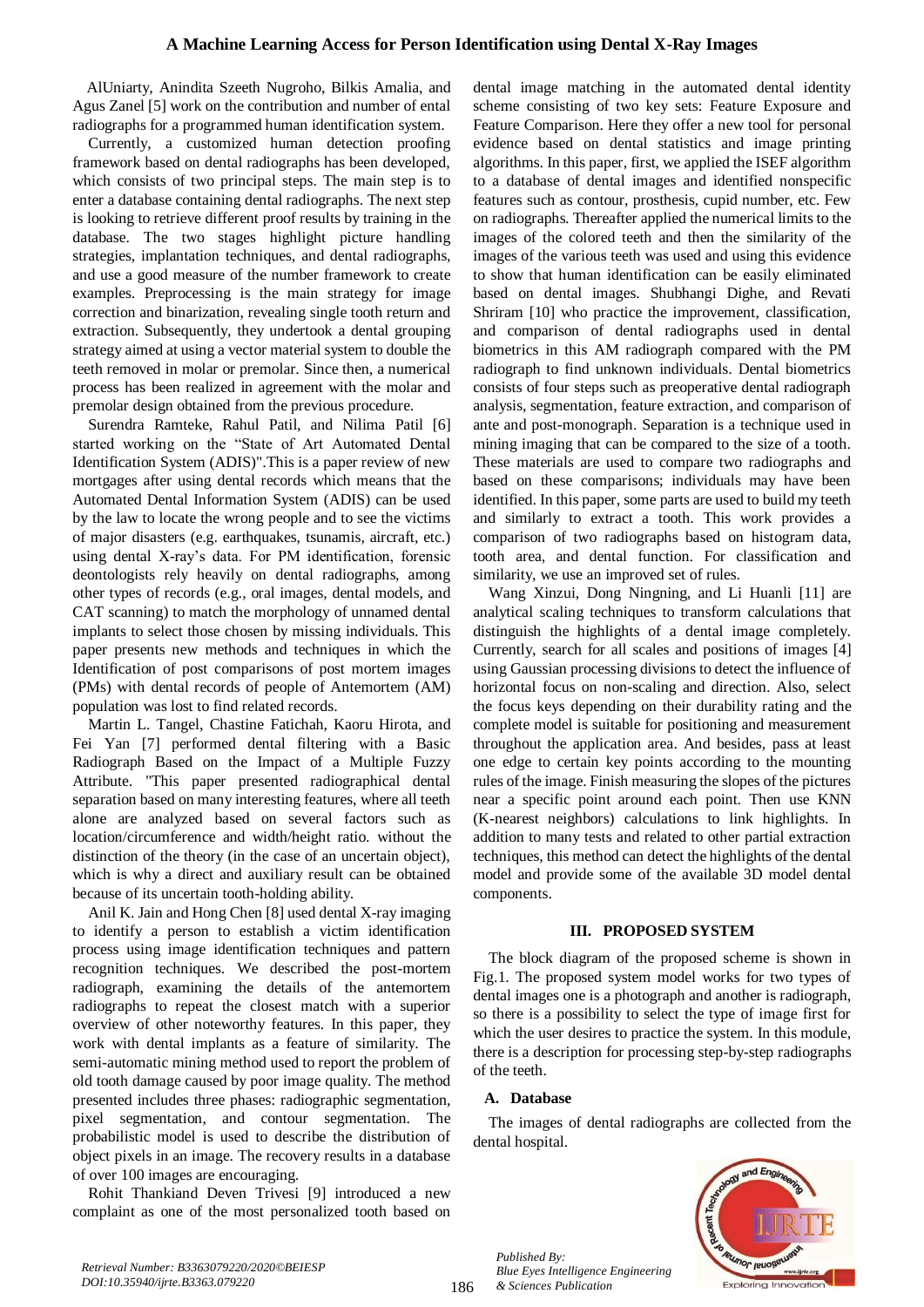This database comprises the image radiogram of the 10 people. The distribution of the dataset is as displayed in TABLE I. All information is disseminated in training and testing. The data are distributed as 80% of the training images and 20% of the test sessions over time.



**Fig. 1. Block Diagram of the proposed system**

# **B. Pre-processing**

The various steps to success are described by the following points [2], [5].

# **● Resize input image**

Initially, the selected feature photos are of any size, so it is necessary to maximize them at the correct size because the calculation is important for the same size images at the right size. This detail image was resized to 150x150 Where A is the detail image and B image is the size image.

# **● Convert shading image to grayscale image:**

In the current new product, almost all acquisition and image processing methods use shade. In this way, we also used a shading filter gadget to examine images. The shadow image includes a programming network and three-dimensional elements. The edit string contains x, y to prepare the image dimension. The shading grads are named after red (R), green (G), and blue (B). The processes currently provided are on grayscale images, and in this way, the images that are evaluated or captured as color are first converted to green using the corresponding condition:

| <b>PERSONS</b> | <b>DATABASE DISTRIBUTION</b> |                 |                |  |
|----------------|------------------------------|-----------------|----------------|--|
|                | <b>TOTAL IMAGES</b>          | <b>TRAINING</b> | <b>TESTING</b> |  |
|                | 199                          | 149             | 50             |  |
| 2              | 199                          | 149             | 50             |  |
| 3              | 200                          | 150             | 50             |  |
| 4              | 202                          | 152             | 50             |  |
| 5              | 202                          | 152             | 50             |  |
| 6              | 199                          | 149             | 50             |  |
| 7              | 201                          | 151             | 50             |  |
| 8              | 199                          | 149             | 50             |  |
| 9              | 197                          | 148             | 49             |  |
| 10             | 202                          | 151             | 51             |  |

**Table- I: Database Distribution**

 $Gray = 0.299 \times R + 0.5876 \times G + 0.114 \times B$  (1) where, R, G, and B are the intensity values of red, green, and blue channels.

#### **C. Teeth Segmentation**

The classification of an image is divided into categories of its elements or objects. Clinical image segmentation in 2D, cut-outs has many important applications for clinical specialists: representation and volume assessment of complexity. The photo spacing is a way to assign a word to each pixel in an image to the point where pixels with contrast marks share a visual highlight. The result of multiple image segmentation that helps with the whole image or multiple image formats (edge identification). Divorce calculations are based on one of two basic properties of the forces of esteeming disjointedness and calibration. The main stage is to insert a package into an image subject to unexpected changes in strength, for example, edges in the image, the following partition based on the image segmentation in the comparison areas is allowed in the predefined procedure. In the meantime, brush the upper jaw and lower jaw from delicate muscles.

# **D. Morphological Operation**

The feature extraction feature is required to extract the features since the original image is converted to plural by the numerical value (Th) and then the morphological function [3] of the business image removes pixels from the object's borders without allowing objects to fall apart. Here, cv2.threshold() produces binary images from directions, dimensions, or RGB images. In this process, first, convert the RGB image to error and then use the binding method to convert the grayscale image into a bin. The grayscale pixel value is greater than the numeric value and gives that pixel as 1 and 0.

# **E. Feature Extraction**

# **Histogram of Oriented Gradients (HoG)**

Feature extraction [7],[9] is an important step to define image data. The essence of the release of the HoG features used is, HoG explained, describing the object in the image with the edges of the durability and its direction. In this case, the image is first divided into many small cells. For each cell, the incident pixels are calculated and represented by gradients. Finally, all of the calculated histograms are organized and form the definition of HoG. Based on this procedure the following steps may be highlighted:

- Starting up
- Read Gradient Photos
- Calculate the Histogram of Gradients in NxN cells
- Block Normalization

*Blue Eyes Intelligence Engineering* 

Calculate the HoG feature extension

The HoG feature extraction process begins with the preparation step. Larger size images begin to grow to smaller sizes in the preparation step. The gradient in image pixels is calculated using either horizontal or vertical line views. This process helps to get the points pointed to the image.



*Published By:*

*& Sciences Publication*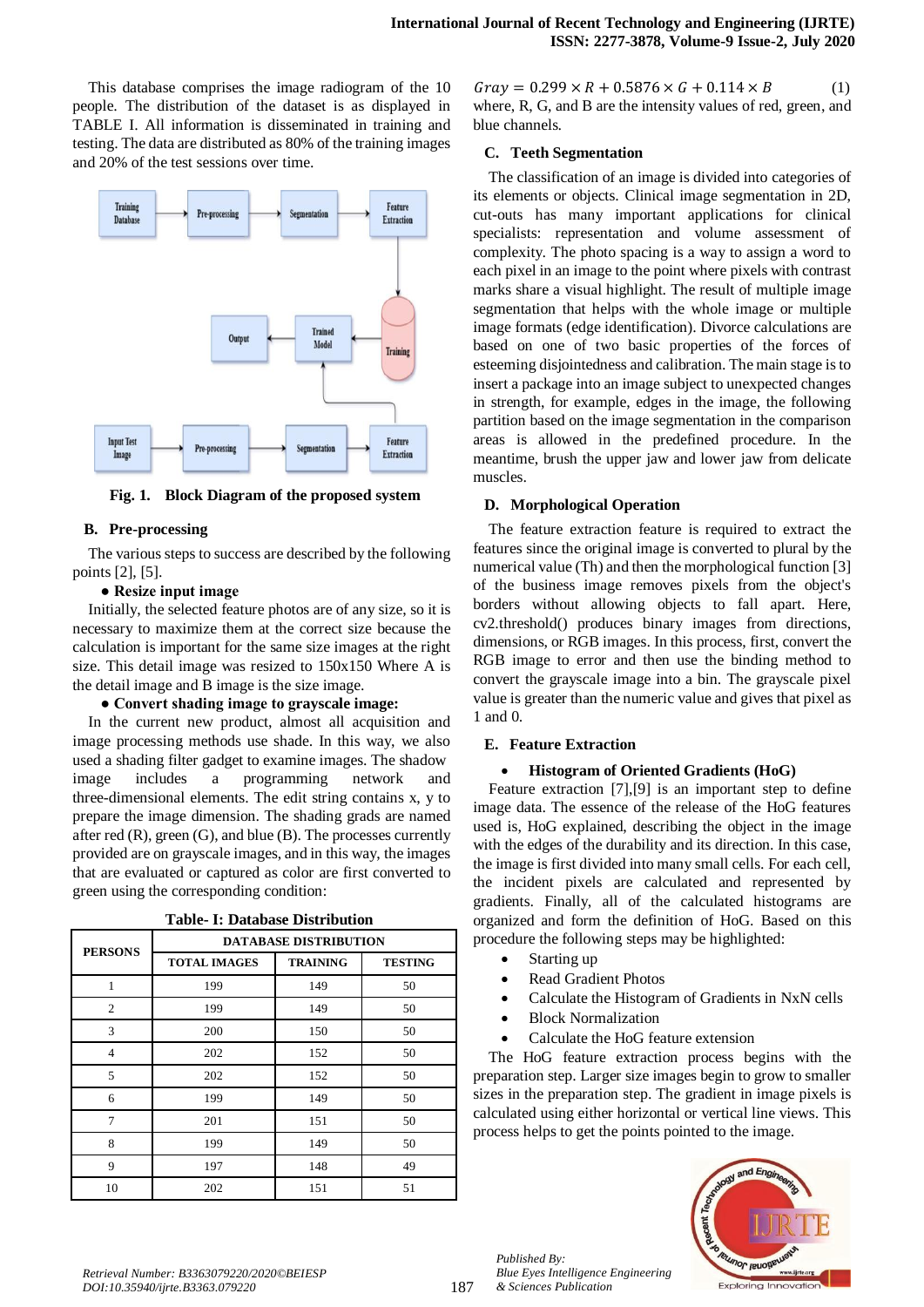# **A Machine Learning Access for Person Identification using Dental X-Ray Images**

This will give us the size and angle of the limit and it is calculated as.

$$
g = \sqrt{g_x^2 + g_y^2}
$$
 (2)  
\n
$$
\theta = \arctan\left(\frac{g_y}{g}\right)
$$
 (3)

$$
\theta = \arctan\left(\frac{g_y}{g_x}\right) \tag{3}
$$

In Step 3, the first image is divided into NxN blocks of equal length. In this system, the image is divided into 8X8 equal blocks. Then the gradient histogram of each block is calculated. But the rays of the image are very visible in the depths of the earth. So, the image is normal with the 2Nx2N block. This will help to reduce the impact of the earth's impact on gradients. Finally, the display view of the entire pool is calculated by a single number.

# **F. Classification**

KNN [11] is a simple algorithm, where the test vector calculates the distance between the training element's resources. The K value of the nearest neighbors will be calculated very close to the van of the van. This distance can be calculated using different grade metrics such as Euclidean, Manhattan, Mahalanobis, Minkowski, etc. In this way, the Euclidean distance is used to find the nearest neighbors calculated by Eq. (4)

$$
d(a,b) = \sqrt{\sum_{i=1}^{n} (a_i - b_i)^2}
$$
 (4)

Fig. 2 shows a simple description of the selection of the nearest neighbors for the test sample. The test sample is shown by a green circle drawn by nearby neighbors. Blue squares in red triangles data with a unique label. If we choose  $K = 3$  then two red triangles and one green square will be the nearest neighbor in the test sample. The KNN algorithm applies to the principle of "most wins the battle" which is why the test samples are treated as a red triangle label. The detailed KNN algorithm is given below.

- 1. Take a testing sample
- 2. Select the value of K
- 3. Calculate the distance between the training sample with training data using distance metrics
- 4. Sorted the distance and select the data of K- nearest neighbors
- 5. Assign the label to the testing sample of the majority samples.
- 6. If the results are not satisfactory, then changed the value of K until the reasonable level of accuracy achieved



**Fig.2. Classification of query image through KNN classifier**

# **IV. RESULTS**

The proposed system was developed using the Python language. Scikit-learn open-source library is a Machine developer for learning algorithms in the python. In this program, a machine learning algorithm is used from the scikit-learn library. The proposed system is evaluated using an analysis of the configurations and quantities.

#### **A. Qualitative analysis**

Visual calibration of the experiments was performed by means analysis. The correct results of the proposed program are described in this section. The input image of the program is shown in Fig.3(a). The pre-greyscale image is shown in Fig.3(b). The pre-designed image is tested on a trained machine learning model. The output images are shown in Figure 3(c).



**Fig.3. Qualitative analysis (a) Input Image (b) Grayscale image (c) Output Image**

# **B. Quantitative analysis**

Quantitative analysis is a statistical measure of research. The collected features were trained in different classifications. The accuracy of the different classifications is done in Table II. From Table II, this means that the KNN classification for  $K = 7$  shows the highest validation accuracy (83%).



*Published By: Blue Eyes Intelligence Engineering & Sciences Publication*